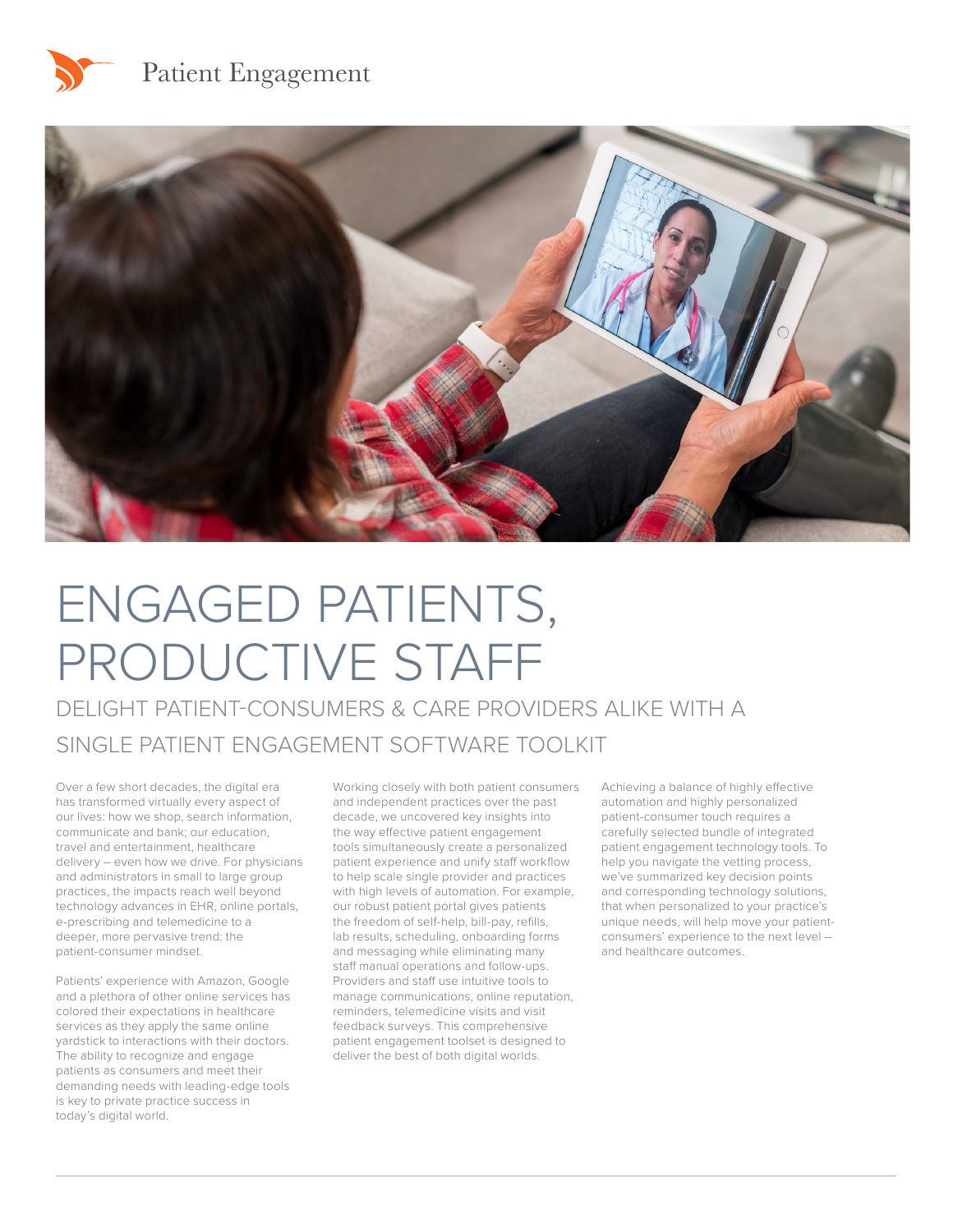#### **KEY PATIENT ENGAGEMENT ISSUES ADVANCEDMD TECHNOLOGY SOLUTIONS FRUSTRATING GAPS ADVANCEDMD SOLUTIONS**

#### **Telemedicine**

Simple for patients and providers to use; seamless with all other automation systems.

#### **Online Reputation**

Improve practice online reputation and patient reviews.

#### **Online Payments & Statements**

Simple, intuitive way for patients to check their account and make payments without chewing up staff time.

#### **Patient Online Access**

Connect patients to key personal health information, self-serve financial accounts, schedule management, and practice communications.

#### *Patient Messaging*

Efficiently message general office information and targeted communications to specific patient populations.

#### **Patient Intake Process**

Streamline intake form filling and captured data distribution process.

*Telemedicine* is seamlessly integrated with charting, billing, scheduling and appointment reminders. Simple one-click access for maximum patient engagement. A highly effective way to expand your reach and add another revenue stream without taking on additional overhead.

*Online Self-service Scheduling* or traditional staff-managed scheduling automatically triggers reminders with telemedicine access and login information.

*Reputation Management* can automatically send patients review requests to boost online ratings, and feedback surveys to understand patient perceptions in order to improve overall patient experience and opinion.

*ePayments* is a suite of online patient payment solutions offering patients unprecedented access and control of their financial account, including statements, outstanding balance, multiple payment options, credit card on file and responsible party splits, to name just a few. *Time-saving Automation Features*  include automatic payment posting, automated multilingual reminders, real-time balances and an intuitive patient interface reduce staff manual processes and patient questions/ phone call intervention.

#### **Patient Portal** is a convenient,

intuitive online portal that helps your patients schedule appointments (including telemedicine visits), request prescription renewals, pay bills, message your providers or even chat with you in real time. They can also receive patient education, various notifications and check their lab test results.

*Patient Messaging allows you to* efficiently communicate key general office information such as schedule updates, new locations, new providers and payment methods. Or, send specific messages to target groups of patients, such as active/inactive status, geography, diagnosis code, birthday/ age and insurance.

Automated Patient Intake assigns intake and consent forms to a patient's portal and sends an alert for them to complete the forms prior to an office or telemedicine visit. Automated reminders keep them on track without staff intervention. Completed information is automatically available in the EHR and practice management systems in real time. Send intake with or without an appointment.

#### **Eliminate Paper, Clipboard & Check-in Delays** Capture form information and

signatures without paper or lengthy delays.

*Patient Kiosk* eliminates paper and

#### *Automated Appointment Reminders*

can be set to automatically remind patients of upcoming appointments via text or email, and in multiple languages. Frequency is configurable to days or hours prior to visit time. Scheduling link can be included for self-serve rescheduling.

#### *Automated Insurance Eligibility*

*Check* electronically verifies insurance eligibility for each patient on the schedule 24 hours prior to the visit – as well as on-demand – including telemedicine. Problems are flagged in advance, and the patient is automatically alerted via text or email and encouraged to resolve the issue directly with the office.

#### **Quality of Care Improvement**

Automated system for follow-ups, screening reminders, and other important protocol-related updates.

*Automated Health Alerts* can be set for particular patient populations to remind or encourage them to schedule screening tests, follow-ups or updated protocols.

clipboard check-in for a faster, more convenient patient experience. If a patient arrives without having completed forms online, they can complete in-office paperwork electronically in your waiting room on an iPad. Automation loads completed content into the patient chart electronically and alerts your clinical staff.

## **Reduce No-shows & Missed Revenue** Simple system that reduces noshows without taxing staff. **Reduce Insurance Eligibility Issues** Remove the awkward and complex insurance issues that disrupt a smooth patient checkout experience and payment.